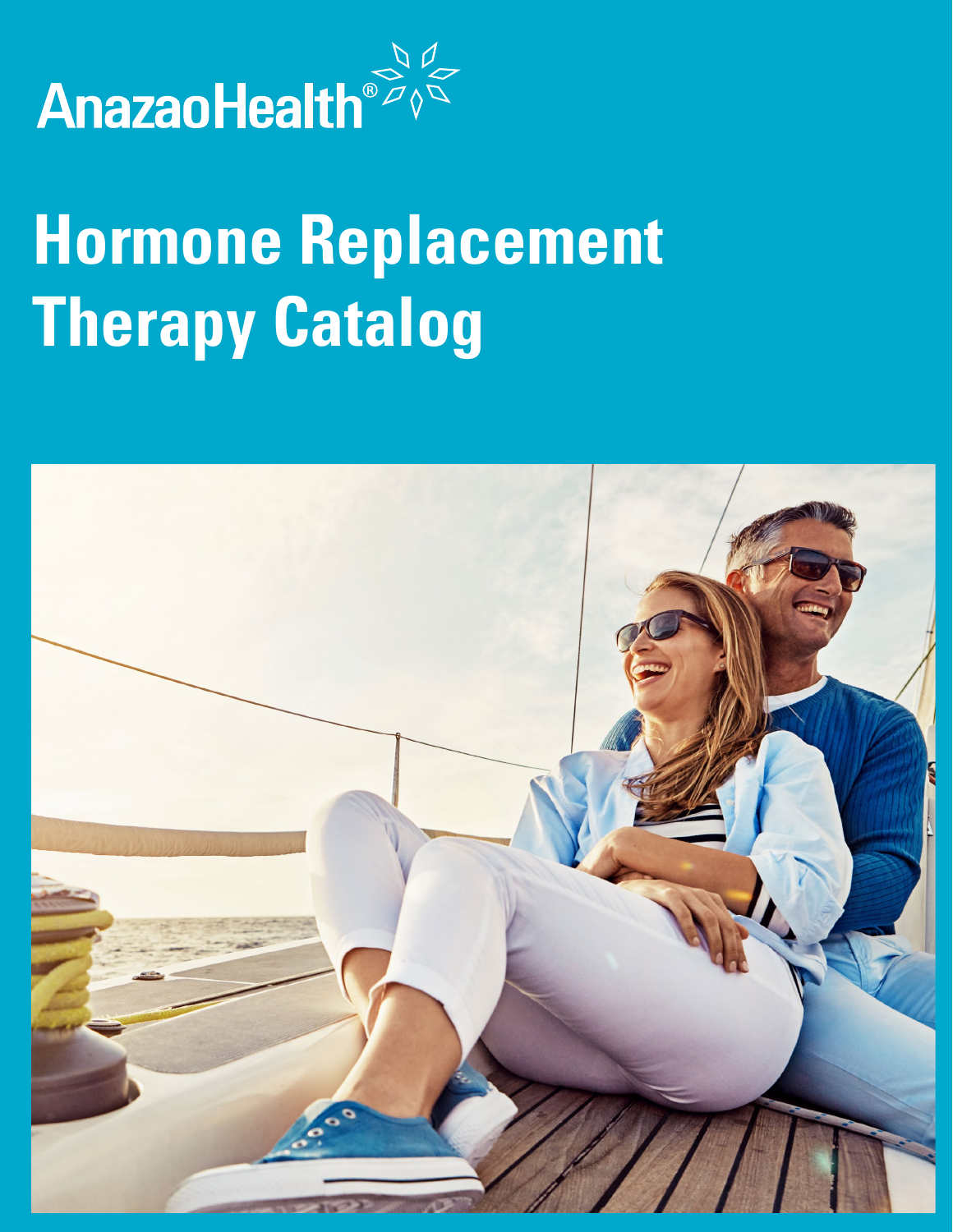# **HORMONE REPLACEMENT THERAPY**





### **503A Patient-Specific Preparations**

| <b>PRODUCT / FORM</b>                                                                   | <b>STRENGTH</b>                                                | <b>SIZE</b>                                       |
|-----------------------------------------------------------------------------------------|----------------------------------------------------------------|---------------------------------------------------|
| <b>Anastrozole Capsule</b>                                                              | $0.25$ mg, $0.5$ mg, $0.75$ mg                                 | Per Capsule                                       |
| <b>Clomiphene Citrate / DHEA Capsule</b>                                                | 22.5 mg / 22.5 mg                                              | Per Capsule                                       |
| <b>Clomiphene Citrate / Vitamin D3 Capsule</b>                                          | 22.5 mg / 900 iu / 45 mg / 900 iu                              | Per Capsule                                       |
| <b>Clomiphene Citrate / Magnesium Oxide Capsule</b>                                     | 22.5 mg / 500 mg                                               | Per Capsule                                       |
| <b>Clomiphene Citrate / Zinc Oxide Capsule</b>                                          | 22.5 mg / 25 mg                                                | Per Capsule                                       |
| <b>DHEA Capsule</b>                                                                     | 1 mg - 150 mg                                                  | Per Capsule                                       |
| <b>Estradiol Valerate Injection in Castor Oil</b>                                       | 5 mg/mL<br>30 mg/mL                                            | 2 mL Vial<br>5 mL Vial                            |
| <b>Gonadorelin Acetate Injection*</b>                                                   | $0.2$ mg/mL                                                    | 5 mL Vial                                         |
| <b>Gonadorelin Acetate Sublingual Tablet</b>                                            | 300mcg / 500mcg                                                | Per SLT                                           |
| <b>Nandrolone Decanoate Injection*</b>                                                  | $200$ mg/mL                                                    | 5 mL Vial<br>10 mL Vial                           |
| <b>Oxytocin Sublingual Tablet</b>                                                       | 20 IU, 40 IU, 50 IU                                            | Per SLT                                           |
| <b>Progesterone Capsule</b>                                                             | 0-80 mg, 120-175 mg, 225-400 mg                                | Per Capsule                                       |
| <b>Progesterone Sublingual Tablet</b>                                                   | 50 mg, 100 mg, 150 mg,<br>200 mg, 225 mg                       | Per SLT                                           |
| Sermorelin Injection*                                                                   | 15 <sub>mg</sub>                                               | 7.5 ml Vial                                       |
| Spironolactone Topical Cream TopiCLICK®                                                 | $20 - 50$ mg/g<br>10-50 $mg/g$                                 | 15 <sub>gm</sub><br>$30 \text{ gm}$               |
| Testosterone Cypionate / Anastrozole Injection*                                         | 200 mg/mL / 1 mg/mL                                            | 5 mL Vial                                         |
| Testosterone Cypionate Injection (Grape Seed Oil)                                       | 12.5 mg/mL, 50 mg/mL<br>$50$ mg/mL<br>$100$ mg/mL<br>200 mg/mL | 2 ml Vial<br>2 mL Vial<br>5 mL Vial<br>10 mL Vial |
| Testosterone Cypionate / Testosterone Enanthate /<br>Vitamin D3 Injection* (Sesame Oil) | 160 mg/mL / 40 mg/mL / 1000 iu/mL                              | 5 mL Vial                                         |
| Testosterone Enanthate Injection* (Grape Seed Oil)                                      | 200 mg/mL                                                      | 5 mL Vial                                         |

**5710 Hoover Blvd Tampa, FL 33634 P: 800.995.4363**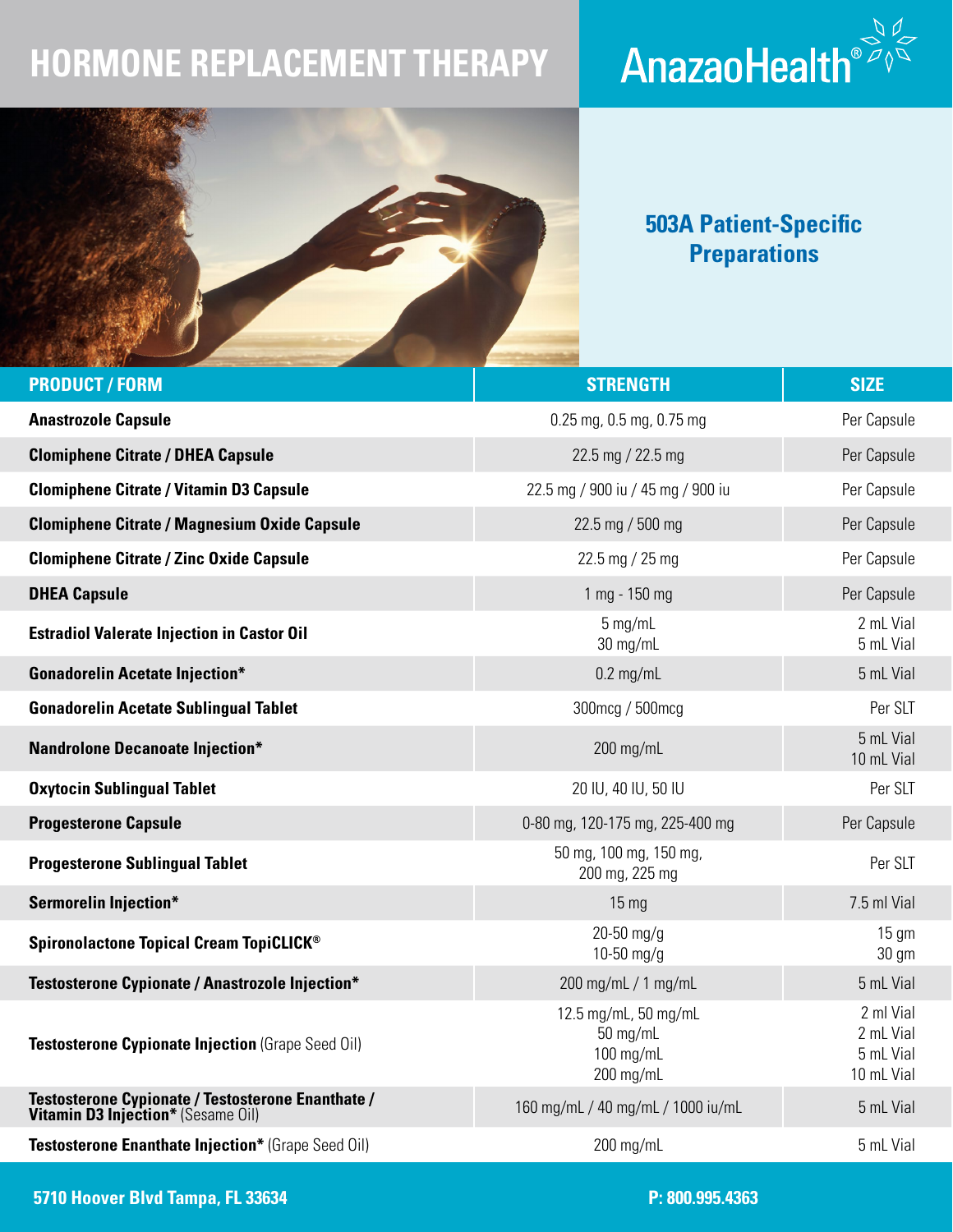## **HORMONE REPLACEMENT THERAPY**





## **503A Patient-Specific Preparations**

| <b>PRODUCT / FORM</b>                                                                          | <b>STRENGTH</b>                 | <b>SIZE</b>         |  |
|------------------------------------------------------------------------------------------------|---------------------------------|---------------------|--|
| Testosterone Cypionate / Testosterone Propionate Injection*<br>(Grape Seed Oil)                | 200 mg/mL / 50 mg/mL            | 10 mL Vial          |  |
| <b>Testosterone Sublingual Tablet</b>                                                          | 100 mg                          | Per SLT             |  |
| <b>T3 (Liothyronine) SR Capsule</b>                                                            | 5 mcg / 25 mcg / 50 mcg         | Per Capsule         |  |
| <b>Compounded T3/T4 Capsule</b>                                                                | Call for availability           |                     |  |
|                                                                                                | <b>TOPICAL CREAMS / GELS</b>    |                     |  |
| Bi-Est (E3 & E2) Can be compounded with:<br><b>Testosterone and Progesterone</b>               | Various Strengths Available     | 30 <sub>gm</sub>    |  |
| Tri-Est (E3, E2, &E1) Can be compounded with: Testosterone,<br>Progesterone, or in combination | Various Strengths Available     | 30 gm               |  |
| <b>Progesterone</b>                                                                            | Various Strengths Available     | 30 <sub>gm</sub>    |  |
| <b>Spironolactone</b>                                                                          | 20-50 mg/g / 10-50 mg/g         | 15 gm / 30 gm       |  |
| <b>Testosterone Transdermal Gel</b>                                                            | 6% (60 mg/gm) / 10% (100 mg/gm) | $60$ gm             |  |
| <b>COMMERCIAL PRODUCTS</b>                                                                     |                                 |                     |  |
| <b>Anastrozole Tablet</b>                                                                      | 1 <sub>mg</sub>                 | Per Tablet          |  |
|                                                                                                |                                 |                     |  |
| <b>Armour Thyroid Tablet</b>                                                                   | 1/4 grain - 3 grain             | Per Tablet          |  |
| <b>Clomiphene Citrate</b>                                                                      | 50 mg                           | Per Tablet          |  |
| <b>DHEA Capsule</b>                                                                            | 5 <sub>mg</sub>                 | Per Capsule         |  |
| <b>Exemestane Tablet</b>                                                                       | 25 <sub>mg</sub>                | Per Tablet          |  |
| <b>HGH-Genotropin<sup>®</sup> MiniQuick</b>                                                    | Call for availability           |                     |  |
| <b>HGH-Norditropin<sup>®</sup> Flexpro Pen</b>                                                 | Call for availability           |                     |  |
| <b>HGH-Omnitrope<sup>®</sup> Cartridge</b>                                                     | Call for availability           |                     |  |
| <b>HGH-Omnitrope<sup>®</sup> Vial</b>                                                          | Call for availability           |                     |  |
| <b>Melatonin Capsule</b>                                                                       | 3 mg                            | Per Capsule         |  |
| <b>Needles, Unifine® Pentips®</b>                                                              | 6 mm                            | Per Unit/Per Needle |  |

E

#### **F: 800.985.4363 anazaohealth.com**